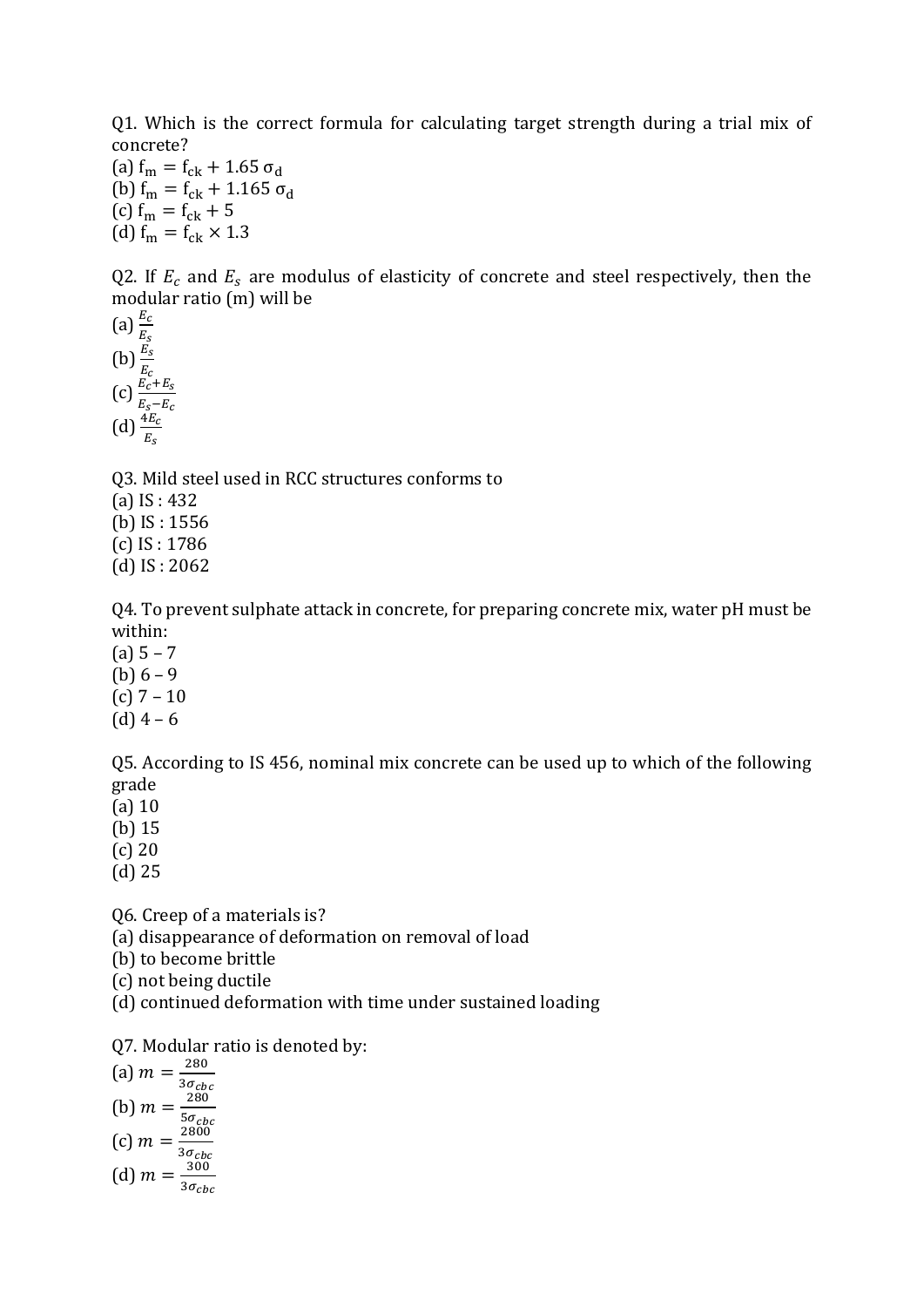Q8. The assumption that the plane sections normal before bending remains normal after bending is used :

(a) only in the working stress method of design

(b) only in the limit-state method of design

(c) in both working stress and limit state methods of design

(d) only in the ultimate load methods of design

Q9. For concrete of grade M-50, short-term modulus of elasticity will be nearly

(a)  $20000 \text{ N/mm}^2$ 

(b)  $35000 \text{ N/mm}^2$ 

 $(c)$  50000 N/ mm<sup>2</sup>

(d)  $75000 \text{ N/mm}^2$ 

Q10. Minimum grade of concrete to be used in reinforced concrete is –

(a) M 10

(b) M 15

(c) M 20

(d) M25

Q11. As per IS specifications, the nominal concrete cover for moderate exposure should not be less than…………..

(a) 20 mm

(b) 30 mm

(c) 45 mm

(d) 50 mm

Q12. According to working stress method, the limiting value of permissible tensile stresses for a reinforced concrete member in tension for HYSD of grade Fe415 is:

(a) 190

(b) 230

(c) 250

(d) 415

Q13. Twisted bar has about \_\_\_\_\_\_\_\_ more yield stress than ordinary mild steel bar (a) 10%

(b) 20%

(c) 35%

(d) 50%

Q14. The reinforcement in RCC takes –

(a) Tensile stress

(b) compressive stress

(c) Shear stress

(d) torsional stress

Q15. Consider the following statement regarding characteristic strength of concrete: "the test result of the sample shall be the average of the strength of x specimens. The individual variation should not be more than  $+$  Y% of the average."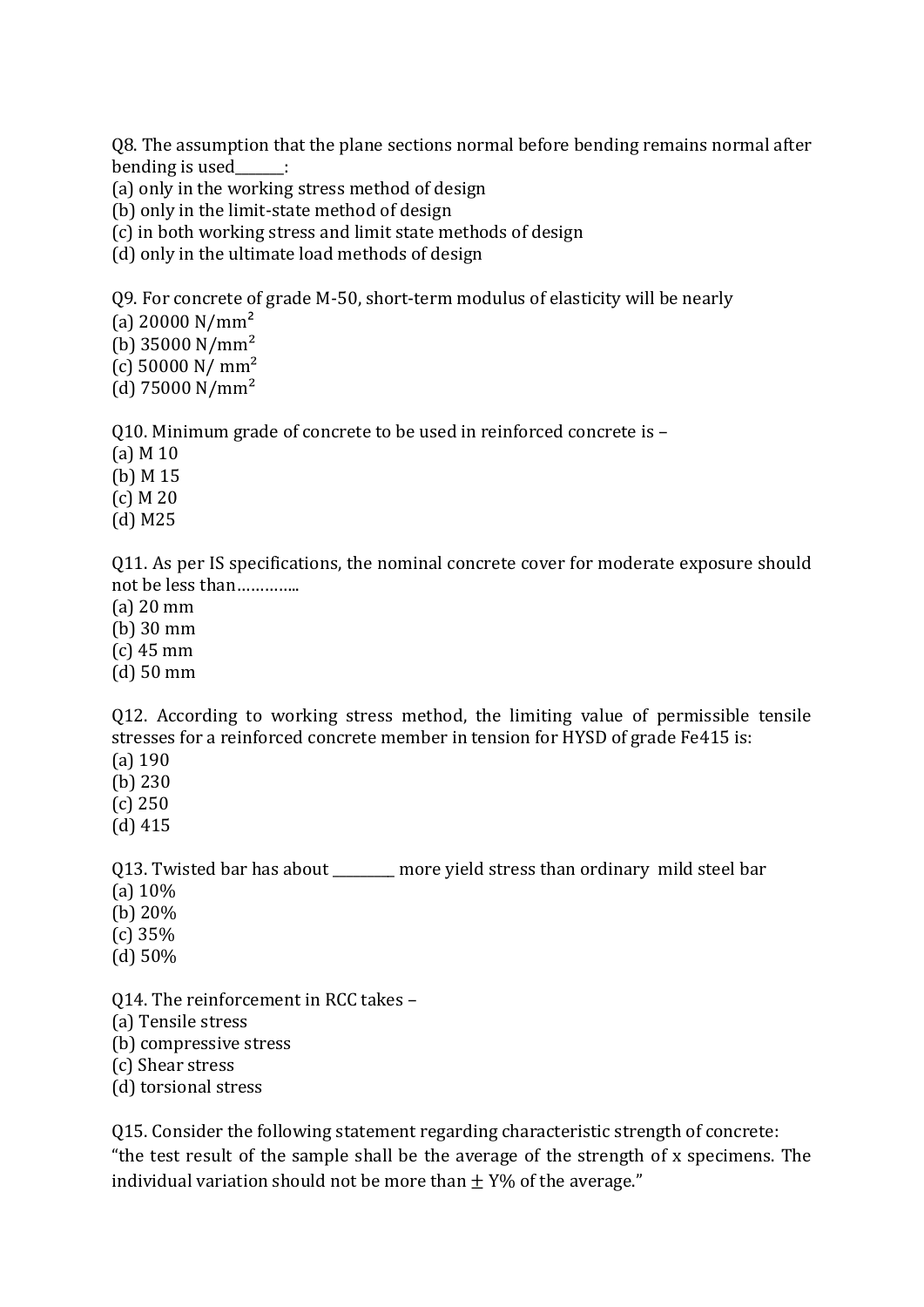(a) 5, 15 respectively (b) 5, 5 respectively (c) 3, 5 respectively (d) 3, 15 respectively

Q16. What shall be the total strain in Fe 415 grade steel corresponding to the stress of  $0.87 f_v$ ?

(a) 0.0035 (b) 0.0038 (c) 0.002 (d) 0.004

Q17. The limit state of serviceability of a steel structure includes all of the following except.

(a) Corosion

(b) Crack due to fatigue

(c) Fire

(d) Fracture due to fatigue

Q18. The value of limiting moment of resistance of a RCC beam for M25 grade of concrete and Fe 500 grade of steel is given by (Notational have their usual meaning) –

(a)  $3.33$  bd<sup>2</sup>

(b)  $3.38$  bd<sup>2</sup>

(c)  $3.35$  bd<sup>2</sup>

(d)  $3.44$  bd<sup>2</sup>

Q19. Stress-strain curve of concrete is

(a) a perfect straight line upto failure

(b) straight line upto 0.002 strain value and the parabolic upto failure

(c) hyperbolic upto 0.002 strain value and a straight line upto failure

(d) parabolic upto 0.002 strain value and a straight line upto failure

Q20. The time period for which a structure or a structural element is required to perform its function without damage is called as

(a) Loading period

(b) Design life

(c) Life cycle of that structure

(d) Serviceability duration

Q21. Maximum strain in an extreme fiber in concrete and in the tension reinforcement (Fe-415 Grade and  $E_s = 200 \ kN/mm^2$ ) in a balanced section at limit state of flexure are respectively.

(a) 0.0035 and 0.0038

(b) 0.002 and 0.0018

(c) 0.0035 and 0.0041

(d) 0.002 and 0.0031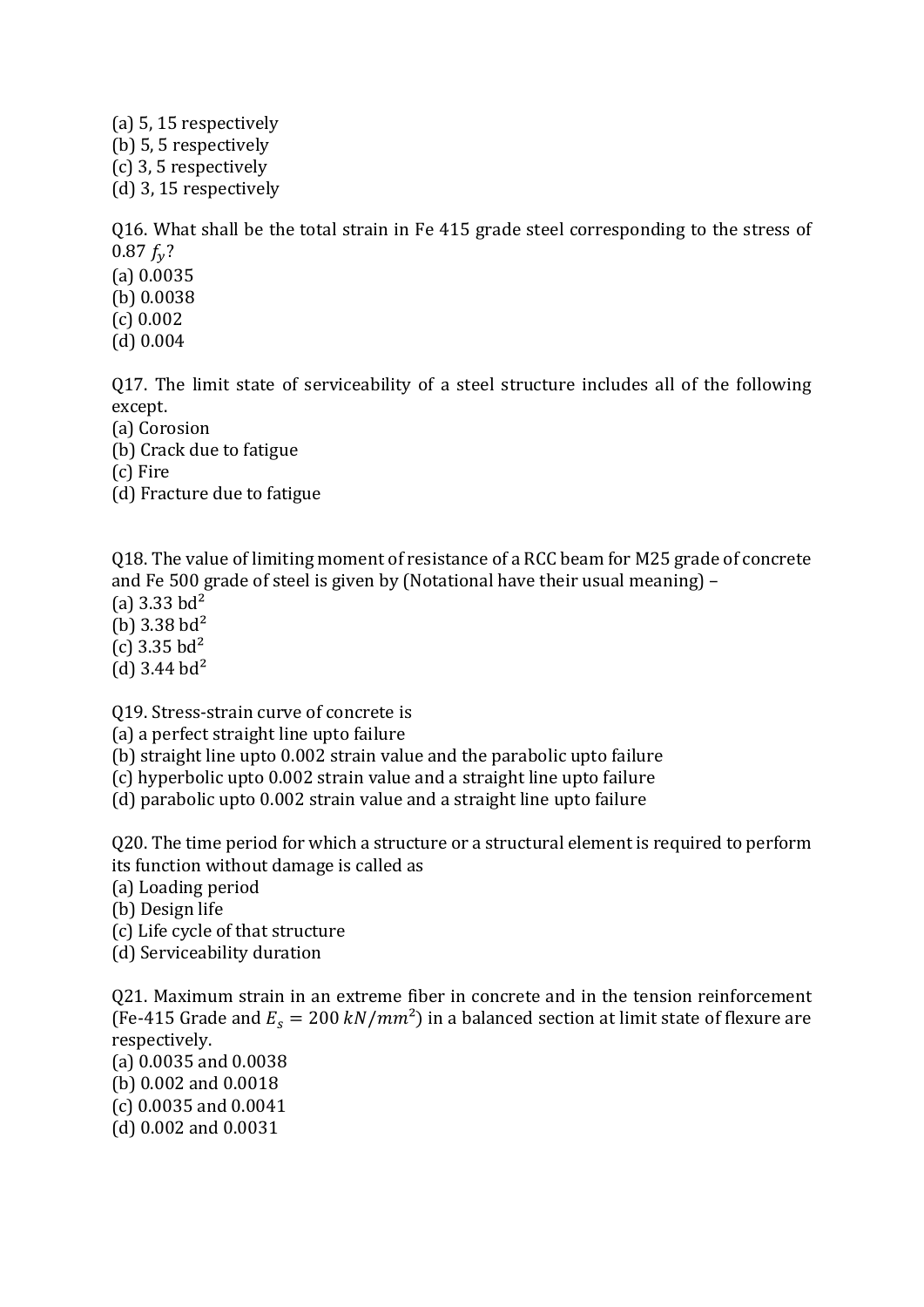Q22. In limit state method of design for RCC flexural members, the centre of gravity of the compressive force acting on the section from the top most fibre of concrete is a distance  $of -$ 

(a) 0.30 of the depth of neutral axis

(b) 0.57 of the depth of neutral axis

(c) 0.42 of the depth of neutral axis

(d) None of the above

Q23. According to the limit state method, neutral axis is said to be critical when: (a) All of the above

(b) Strain in steel reaches its ultimate value earlier than strain in concrete

(c) Strain in steel and strain in concrete reach their ultimate value simultaneously

(d) Strain in concrete reaches its ultimate value earlier than strain in steel

Q24. The approximate allowable axial compressive stress under earthquake load condition in reinforced concrete is:

(a) 0.25  $f_{ck}$ (b) 0.3  $f_{ck}$ (c) 0.33  $f_{ck}$ (d) 0.44  $f_{ck}$ 

Q25. In limit state of collapse for direct compression, the maximum axial compressive strain in concrete is:

(a) 0.003 (b) 0.002 (c) 0.0035 (d) 0.006

Q26. A simply supported beam of span 'L' is loaded with dowunward uniformly distributed load of intensity W/m over it's entire length. Which of the following orientation of T-beames is preferred to resist bending?

 $(a)$  ⊥

(b) ⊢

 $(c)$  ⊣

 $(d)$  T

Q27. A T-beam roof section has the following particulars: Thickness of slab = 100 mm Width of rib = 300 mm Depth of beam = 500 mm C/c distance of beams = 3.0 m Distance between points of contraflexure is 3.6 m. The effective width of flange of the beam is: (a) 1600 mm (b) 1900 mm (c) 1500 mm (d) 3000 mm

Q28. The flange width of isolated T-Beam is: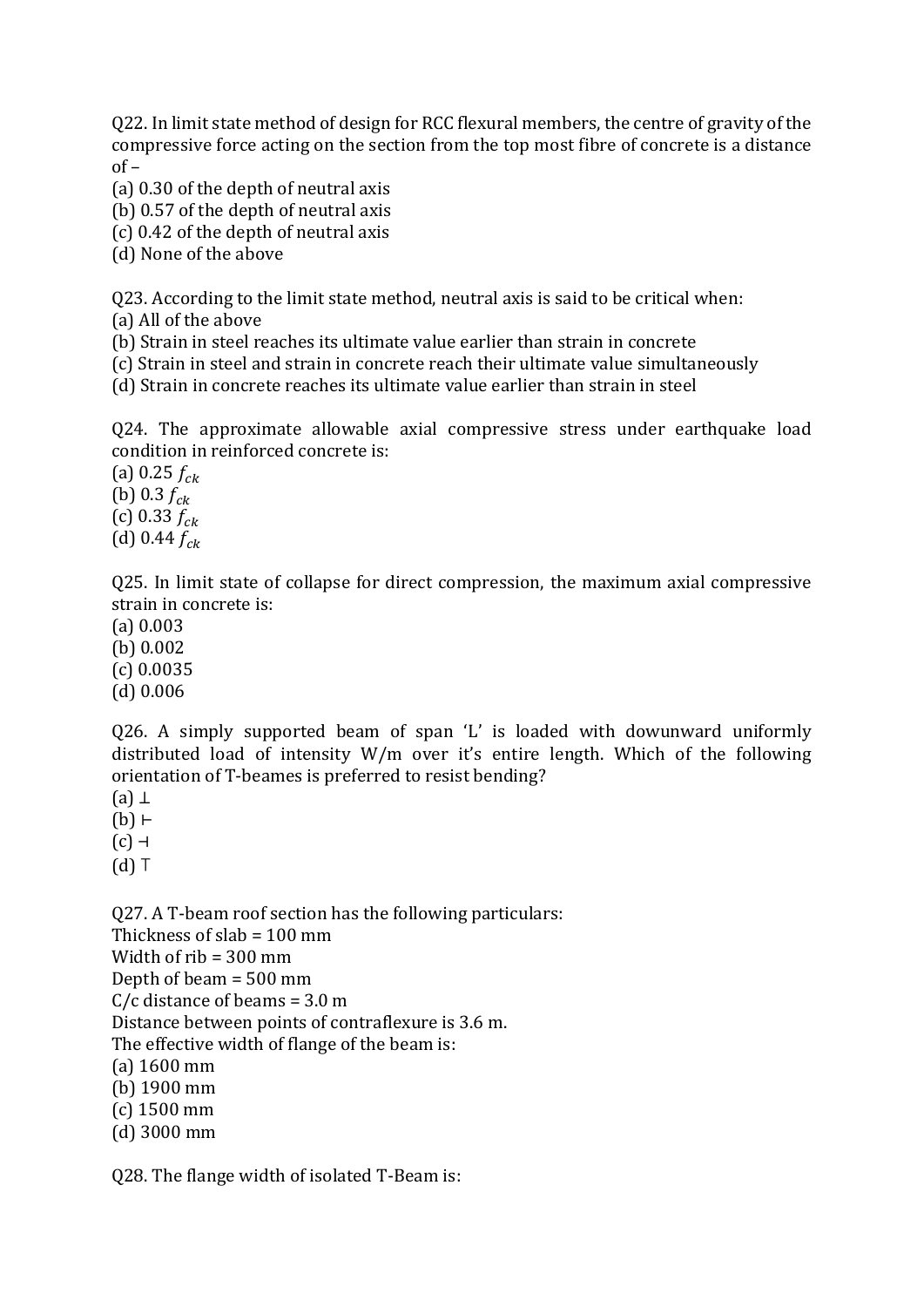(a) 
$$
\frac{\ell_0}{\frac{\ell}{b}+6}
$$
 + bw  
\n(b)  $\frac{\ell_0}{\frac{\ell_0}{b}+4}$  + bw  
\n(c)  $\frac{\ell_0}{\frac{\ell_0}{b}+0.85}$  + bw  
\n(d)  $\frac{\ell_0}{\frac{\ell_0}{b}+0.47}$  + bw

Q29. A T-beam behaves as a rectangular beam of width equal to its flange if its neutral axis ………… .

(a) Coincides with centroid of reinforcement

(b) Coincides with centroid of T – section

(c) Remains within the flange

(d) Remains in the web

Q30. The width of the rib of a T-beam is generally kept between……….

(a)  $\frac{1}{7}$  to  $\frac{1}{3}$  of rib depth (b)  $\frac{1}{3}$  to  $\frac{2}{3}$  of rib depth (c)  $\frac{1}{2}$  to  $\frac{3}{4}$  of rib depth (d)  $\frac{1}{3}$  to  $\frac{1}{2}$  of rib depth

Q31. Minimum diameter of a longitudinal reinforcement in a RCC column as per IS codal provisions shall be:

(a) 16 mm

(b) 12 mm

(c) 10 mm

(d) 8 mm

Q32. Spacing between lateral ties of RCC columns should not exceed:

(a) 150 mm

(b) 250 mm

(c) 300 mm

(d) 500 mm

Q33. The minimum eccentricity for design of column as per IS  $-$  456  $-$  2000, where L is unsupported length and D = Lateral dimension.

(a)  $\frac{L}{300} + \frac{D}{50}$ (b)  $\frac{L}{500} + \frac{D}{30}$ (c)  $\frac{L}{300} + \frac{30}{50}$ (d)  $\frac{L}{500} + \frac{D}{300}$ 300

Q34. In a axially loaded spirally reinforced short column, the concrete inside the core is subjected to: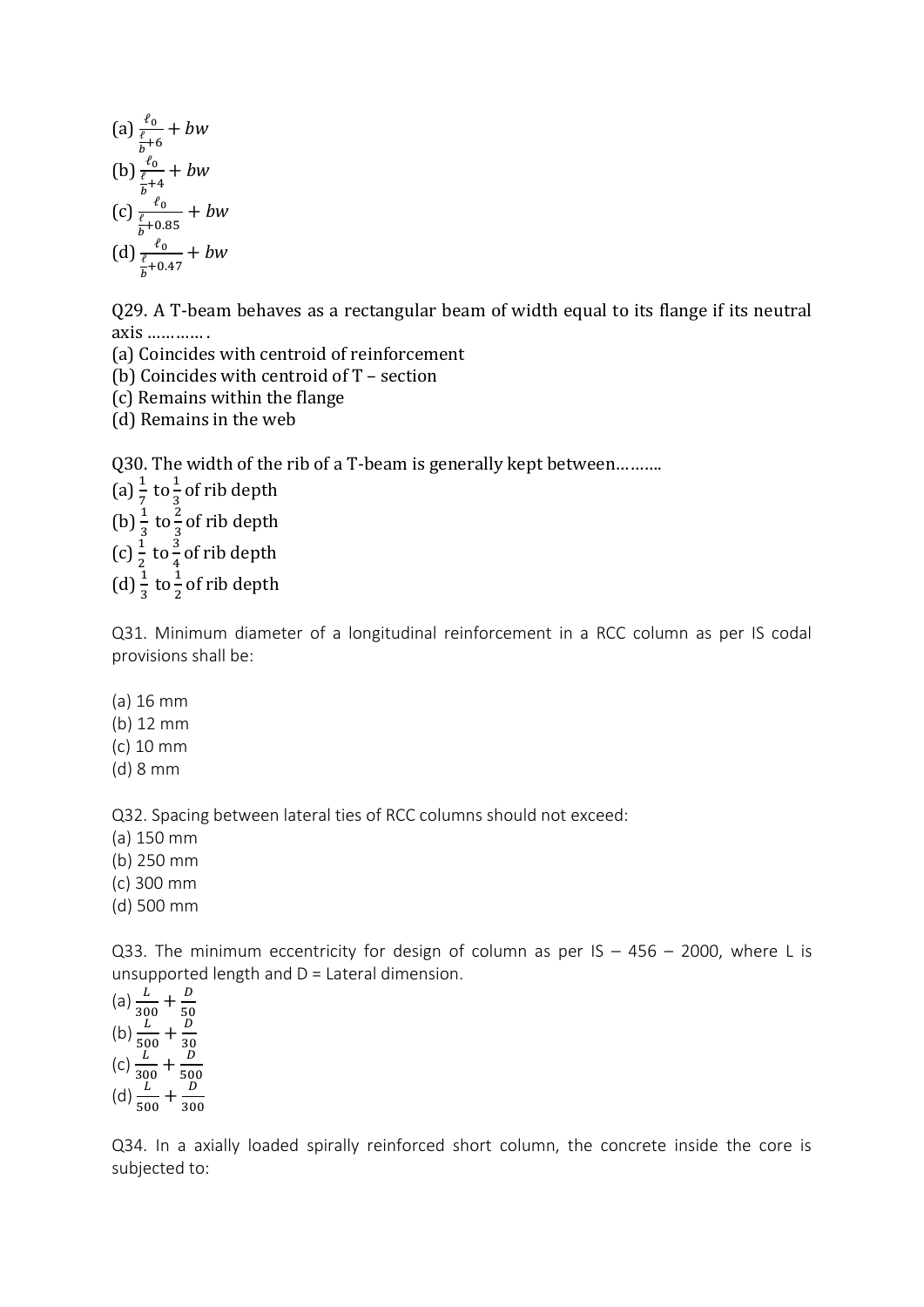- (a) bending and compression
- (b) biaxial compression
- (c) triaxial compression
- (d) none of the above

Q35. Lateral ties in RCC columns are provided to resist:

(a) bending moment

(b) shear

- (c) buckling of longitudinal bars
- (d) both bending moment and shear

Q36. Which one of the components strengthens the wall to resist lateral pressure without buckling?

(a) Load bearing wall

(b) Column

(c) Pier

(d) Beam

Q37. As the span of a bridge increase, the impact factor……….

(a) Decreases

(b) Increases

(c) Remains constant

(d) Increases up to a critical value of span and then decreases

Q38. As per IS (Indian Standard) specifications, the minimum number of longitudinal bars provided in a column shall be ………… in rectangular columns and ………… in circular columns.

(a) 6, 4

(b) 4, 6

- $(c)$  4, 8
- (d) 6, 8

Q39. A short column 20 cm × 20 cm in section is reinforced with 4 bars whose area of cross section is 20 sq. cm. If permissible compressive stresses in concrete and steel are 40 kg/cm<sup>2</sup> and 300 kg/cm<sup>2</sup>, the safe load on the column should not exceed...........

- (a) 412 kg
- (b) 4120 kg
- (c) 412000 kg
- (d) None of these

Q40. If a concrete column 200 × 200 mm in cross-section is reinforced with four steel bars of 1200 mm<sup>2</sup> total cross-sectional area. What is the safe load for the column if permissible stress in concrete is 5 N/mm<sup>2</sup> and  $E_s = 15 E_c$ ?

- (a) 264 MN
- (b) 274 MN
- (c) 284 MN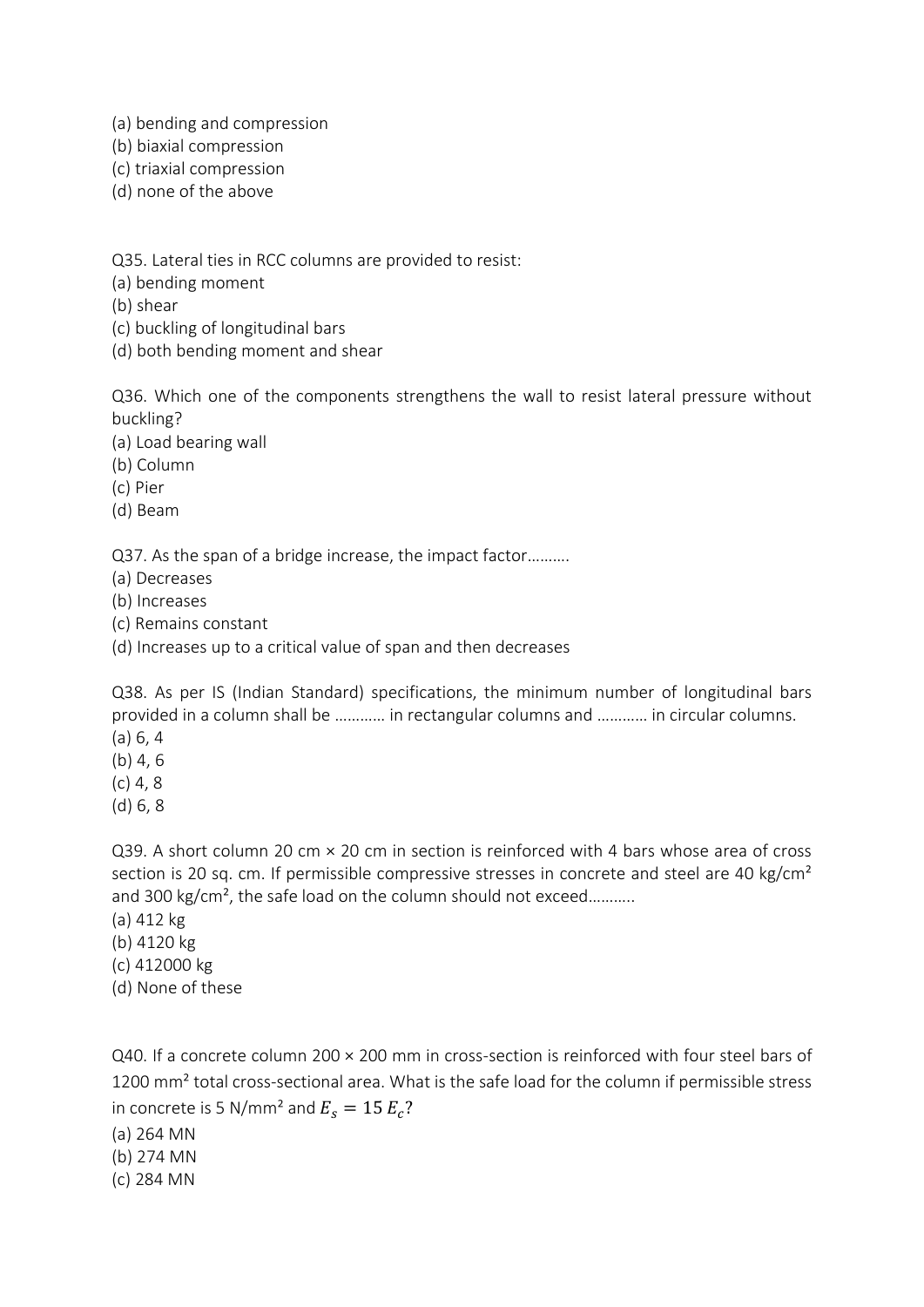(d) 294 MN

Q41. A 90 m high R. C. C. building is to be constructed founded on a weak fine grained soil. The type of foundation used for this construction would be:

- (a) Under reamed piles
- (b) Isolated footings
- (c) Raft foundation with piles
- (d) Floating foundation

Q42. The critical section for the calculation of maximum bending moment for footing supporting a concrete column is

- (a) at face of column
- (b) halfway between the centre line of column and edge of column
- (c) at a distance equal to half the effective depth of footing from face of column
- (d) at a distance equal to the effective depth of footing from face of column

Q43. For the purpose of the design of reinforced concrete footing, pressure distribution is assumed to be:

- (a) linear
- (b) parabolic
- (c) hyperbolic
- (d) none of the above

Q44. The relationship for minimum depth of foundation is given by:

(a) 
$$
D_{min} = \frac{q}{\sin\phi} \left\{ \frac{1 - \sin\phi}{1 + \sin\phi} \right\}^2
$$
  
\n(b)  $D_{min} = q \left\{ \frac{1 - \sin\phi}{1 + \sin\phi} \right\}^2$   
\n(c)  $D_{min} = \frac{q}{\gamma} \left\{ \frac{1 - \sin\phi}{1 + \sin\phi} \right\}^2$   
\n(d)  $D_{min} = \frac{q}{\gamma} \left\{ \frac{1 + \sin\phi}{1 - \sin\phi} \right\}^2$ 

Q45. In reinforced concrete footing on soils, minimum thickness at the edge should normally not be less than…….

- (a) 250 mm
- (b) 150 mm
- (c) 100 mm
- (d) 200 mm

Q46. The stress in punching shear is checked in an isolated reinforced column footing of effective depth 'd'.

- (a) at the centre of the column
- (b) at a distance d/2 away from the face of the column
- (c) at a distance d/2 away from the centre of the column
- (d) at the face of the column

Q47. As per IS 456, the minimum nominal cover specified for footings is:

- (a) 25 mm
- (b) 40 mm
- (c) 50 mm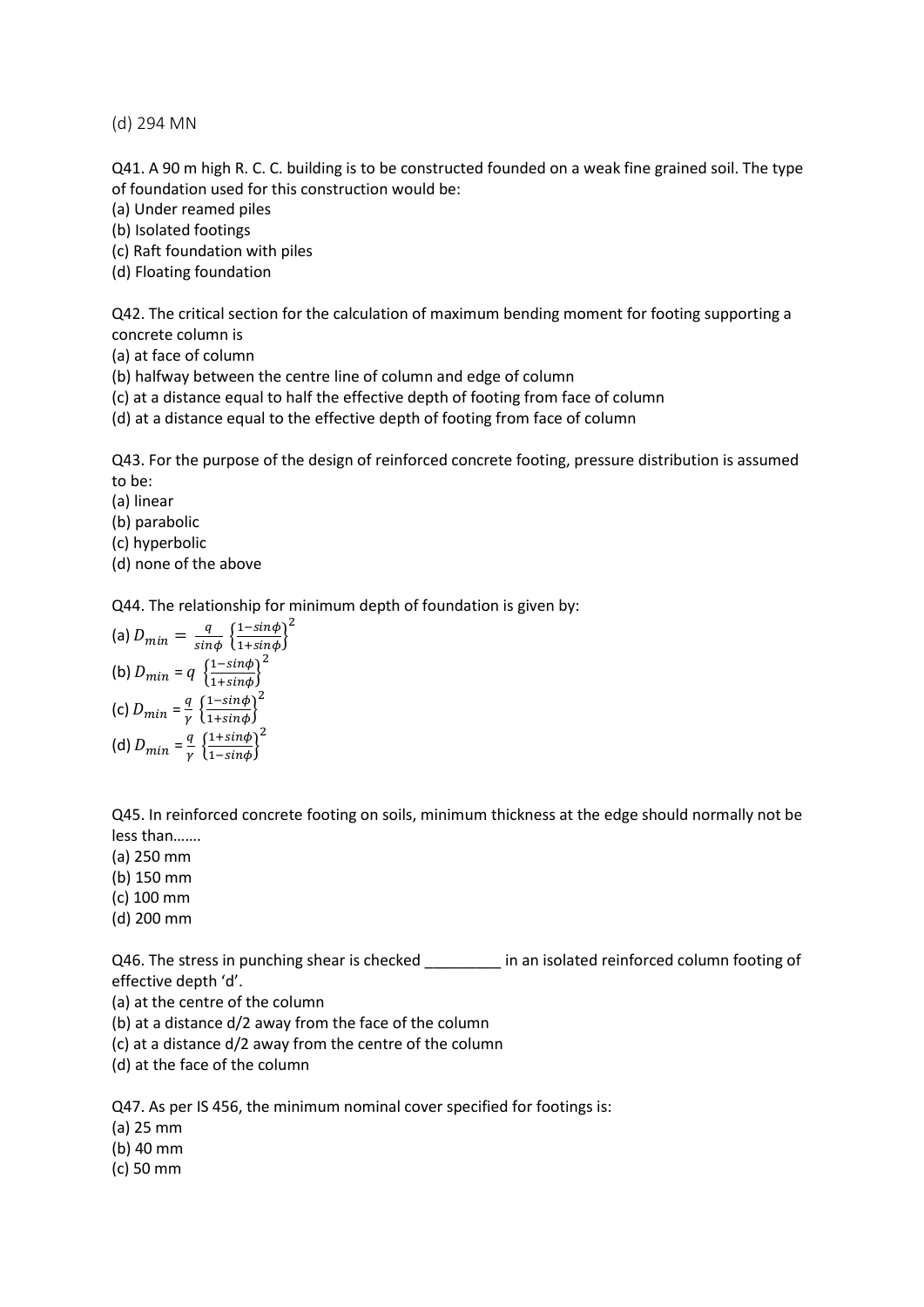(d) 75 mm

Q48. When R. C. C. footing is not to extend in the plot of the neighbouring house, the type of footing preferred is?

(a) cellular flat not footing and inverted flat not footing both

(b) strap footings

(c) inverted flat not footing

(d) cellular flat not footing

Q49. The ratio of the maximum diameter of the reinforcing bar in a slab and the total thickness of the slab should not exceed …………….

(a) 1/4

(b) 1/5

(c) 1/6

(d) 1/8

Q50. Thickened part of a flat slab over the supporting column is called

(a) drop panel

(b) capital

(c) column head

(d) All of the above

S1. Ans.(a)

Sol. Mean strength of concrete (fm) = fck + 1.65  $\sigma$ 

## $\sigma \rightarrow$  standard deviation

 $fm \rightarrow$  It is strength below which not more then 50% of test result are expected to fall. (Target strength)

S2. Ans.(b)

Sol. Modular Ratio  $(m) =$ Modulas of elasticity of steel(E<sub>s</sub>) Modulus of plasticity of concrete $(E_c)$  $E_s = 2 \times 10^5 \text{ N/mm}^2$ 

 $E_c = 5000 \sqrt{\text{fck}}$  (Acc. To IS 456:2000)

S3. Ans.(a) Sol. Mild steel  $→$  IS : 432 HYSD bar  $\rightarrow$  IS: 1786

S4. Ans.(b) Sol. the  $P^H$  value of water should not be less then '6'

S5. Ans.(c) Sol. Nominal mix design used up to M20 Concrete.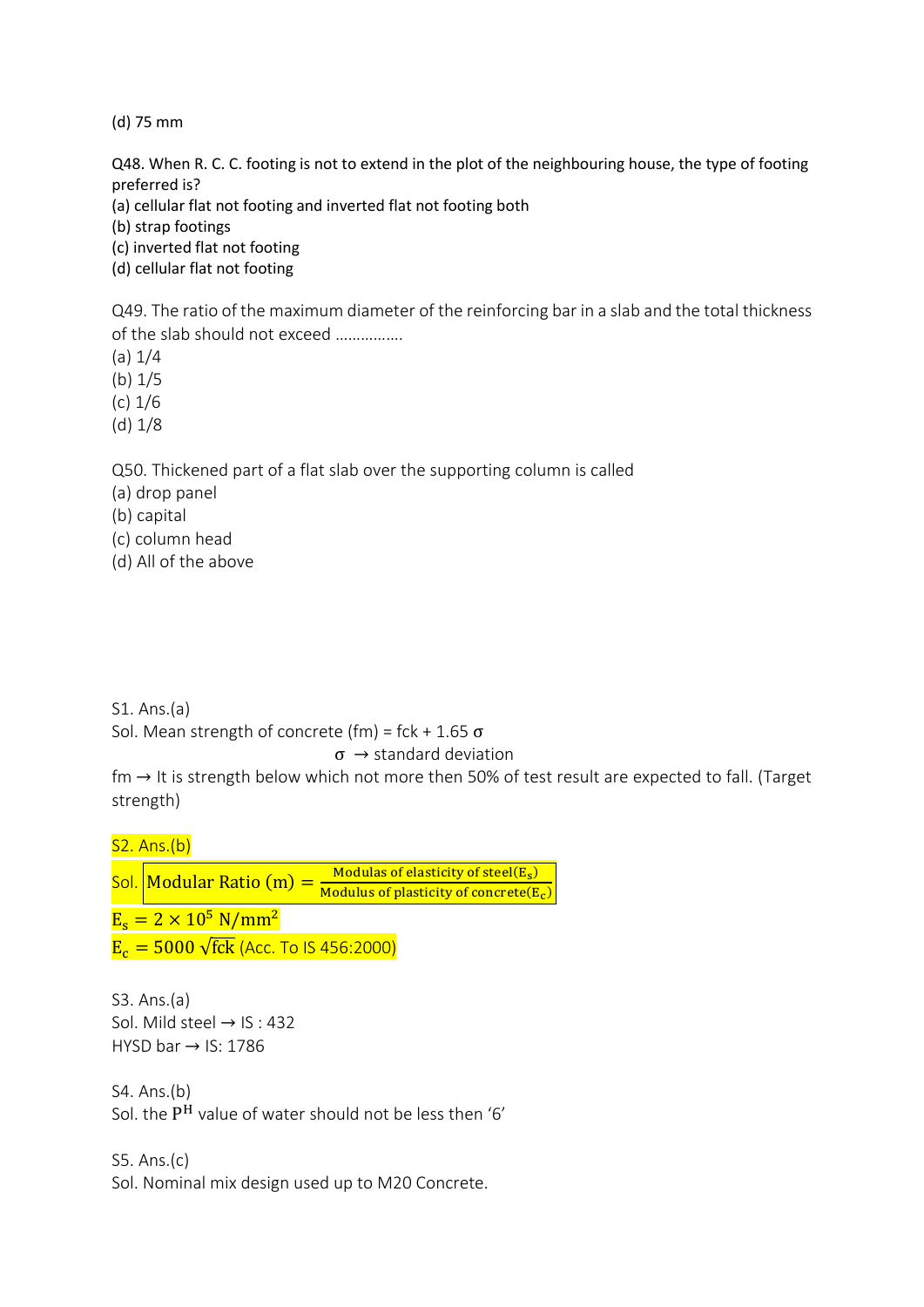$M10 \rightarrow 1:3:6$  $M15 \rightarrow 1:2:4$  $M20 \rightarrow 1: 1.5: 3$  $\rightarrow$  For M25 onward's we use design mix.

S6. Ans.(d)

Sol. when concrete is subjected to sustained compressive load (Dead load) its deformation keep increasing with time even stress is not change. Time dependent component of total strain excluding that of shrinkage & temperature is termed as creep.

S7. Ans.(a)

Sol. Modular Ratio (m) =  $\frac{280}{35}$  $3\sigma_{cbc}$ 

 $\sigma_{chc}$  = Permissible stress in concrete in bending compression.

S8. Ans.(c)

Sol. plane section normal before bending remains normal after bending is valid for working stress method & Limit state method.

S9. Ans.(b) Sol. short term modulus of elasticity  $(E_c)$  $E_c = 5000 \sqrt{\text{fck}}$ for M50  $fck = 50$  $E_c = 5000 \sqrt{50}$  $E_c$  35355.33 N/mm<sup>2</sup> Most expected option is (b)

S10. Ans.(c) Sol. ⇒ for Reinforced cement concrete minimum grade is M20 ⇒ For plane cement concrete minimum grade is M15

S11. Ans.(b)

Sol.

| Exposure condition | Minimum grade | Minimum cover |
|--------------------|---------------|---------------|
| Mild               | M20           | 20mm          |
| Moderate           | M25           | 30mm          |
| Sever              | M30           | 45mm          |
| Very sever         | M35           | 50mm          |
| Extreme            | M40           | 75mm          |

S12. Ans.(b)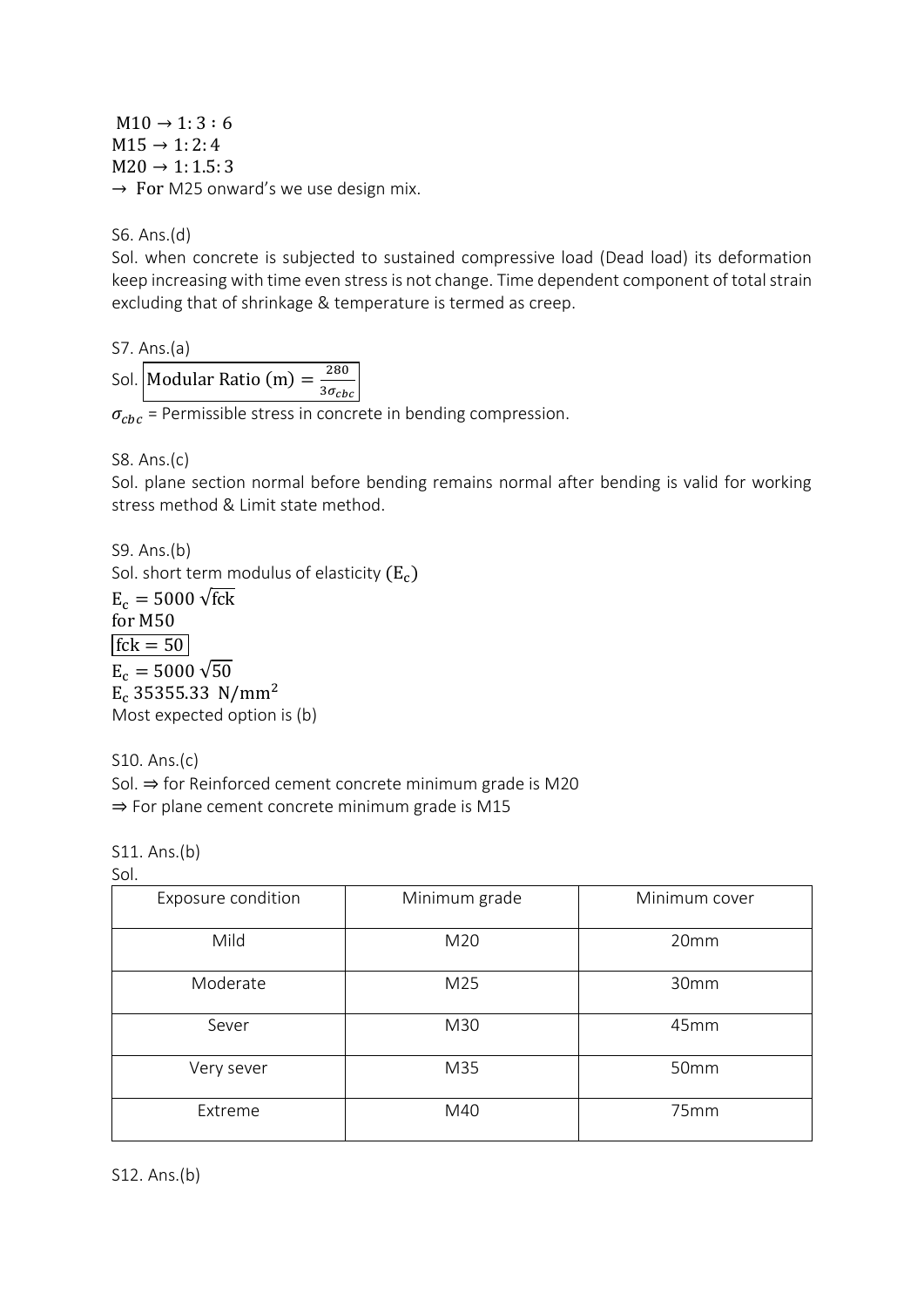Sol. Permissible stress in steel reinforcement

| Type of stress                                         | Mild steel         | Fe415   | Fe500   |  |
|--------------------------------------------------------|--------------------|---------|---------|--|
| Tension & shear<br>$\phi \leq 20$ mm<br>$\phi > 20$ mm | 140 Mpa<br>130 Mpa | 230 Mpa | 275 Mpa |  |
| Compression                                            | 130 Mpa            | 190 Mpa | 190 Mpa |  |

S13. Ans.(d)

Sol. twisted bar has 50% more yield stress then ordinary mild steel bar.

# S14. Ans.(a)

Sol. Reinforcement in RCC structure takes tensile stress because concrete has very low strength in tension.

S15. Ans.(d)

Sol. the test result of the sample shall be average of the strength of 3 specimens. The individual variation should not be more than  $\pm$  15% of the average.

S16. Ans.(b)  
\nSol. Strain in HYSD bars (fe415)  
\n= 
$$
0.002 + \frac{0.87fy}{E_s}
$$
  
\n=  $0.002 + \frac{0.87 \times 415}{2 \times 10^5} \Rightarrow 0.0038$   
\nStrain in mild steel =  $\frac{0.87 \times fy}{E_s}$   
\n=  $\frac{0.87 \times 250}{2 \times 105} = 0.00108$ 

S17. Ans.(d) Sol. Limit state of serviceability (i) Deflection (ii) Cracking (iii) Fire (iv) Corrosion (v) Vibration

S18. Ans.(a) Sol. Limiting value of moment.  $[Fe 415 \rightarrow Mu = 0.138 fck bd^2]$  $Fe 250 \rightarrow Mu = 0.148 fck bd^2$  $Fe 500 \rightarrow Mu = 0.133 fck bd^2$ 

For M25 & Fe500  $Mu_{lim} = 0.133 \times 25 \times bd^2$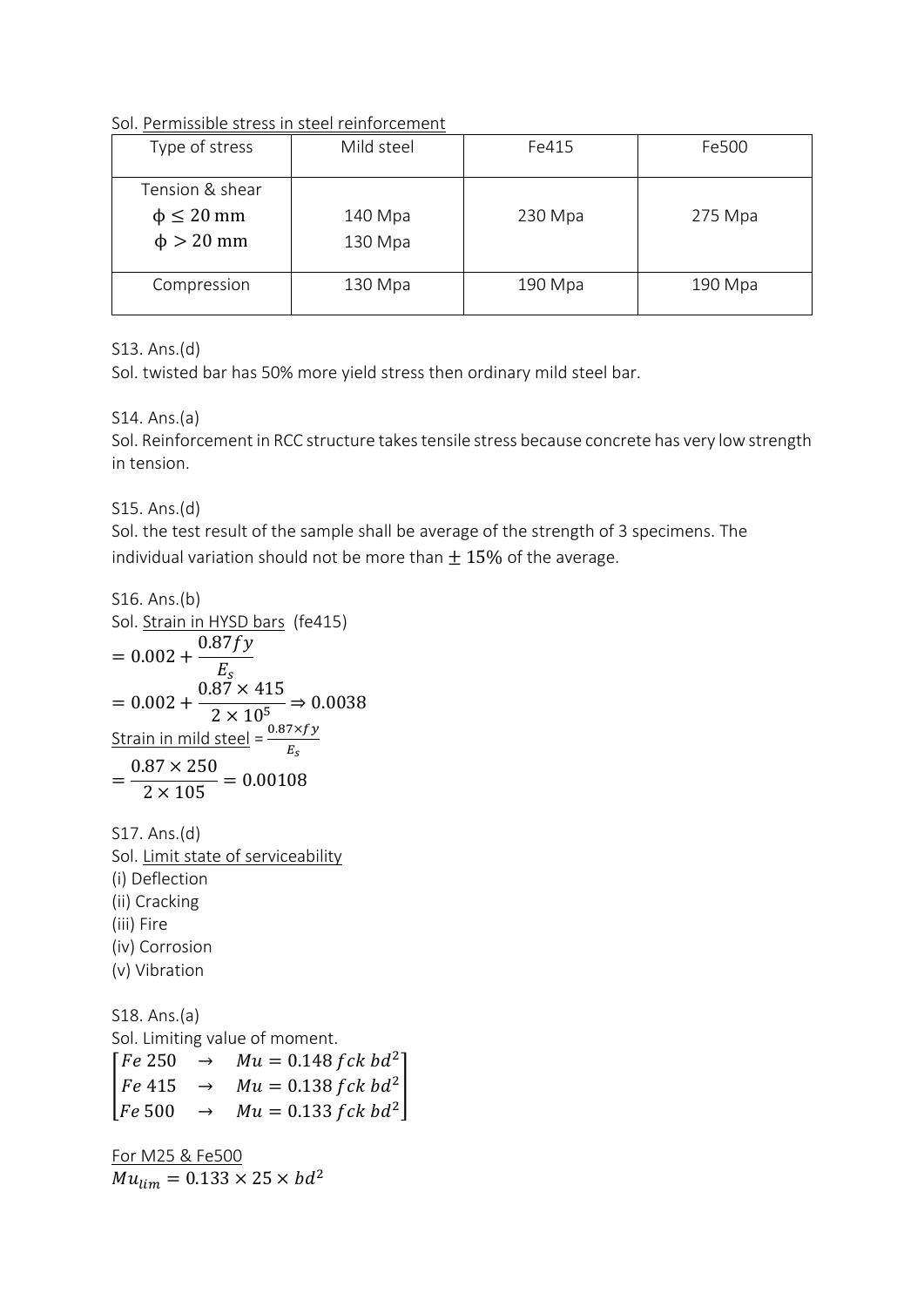

According to IS. Code stress strain curve is parabola up to 0.002 then straight line Up to failure.

S20. Ans.(b)

Sol. structure perform its Function without damage is called design life of structure.

S21. Ans.(a) Sol.



### S23. Ans.(c)

Sol. when strain is steel & strain in concrete reach their ultimate value simultaneously than Neutral axis is said to be critical (Balance).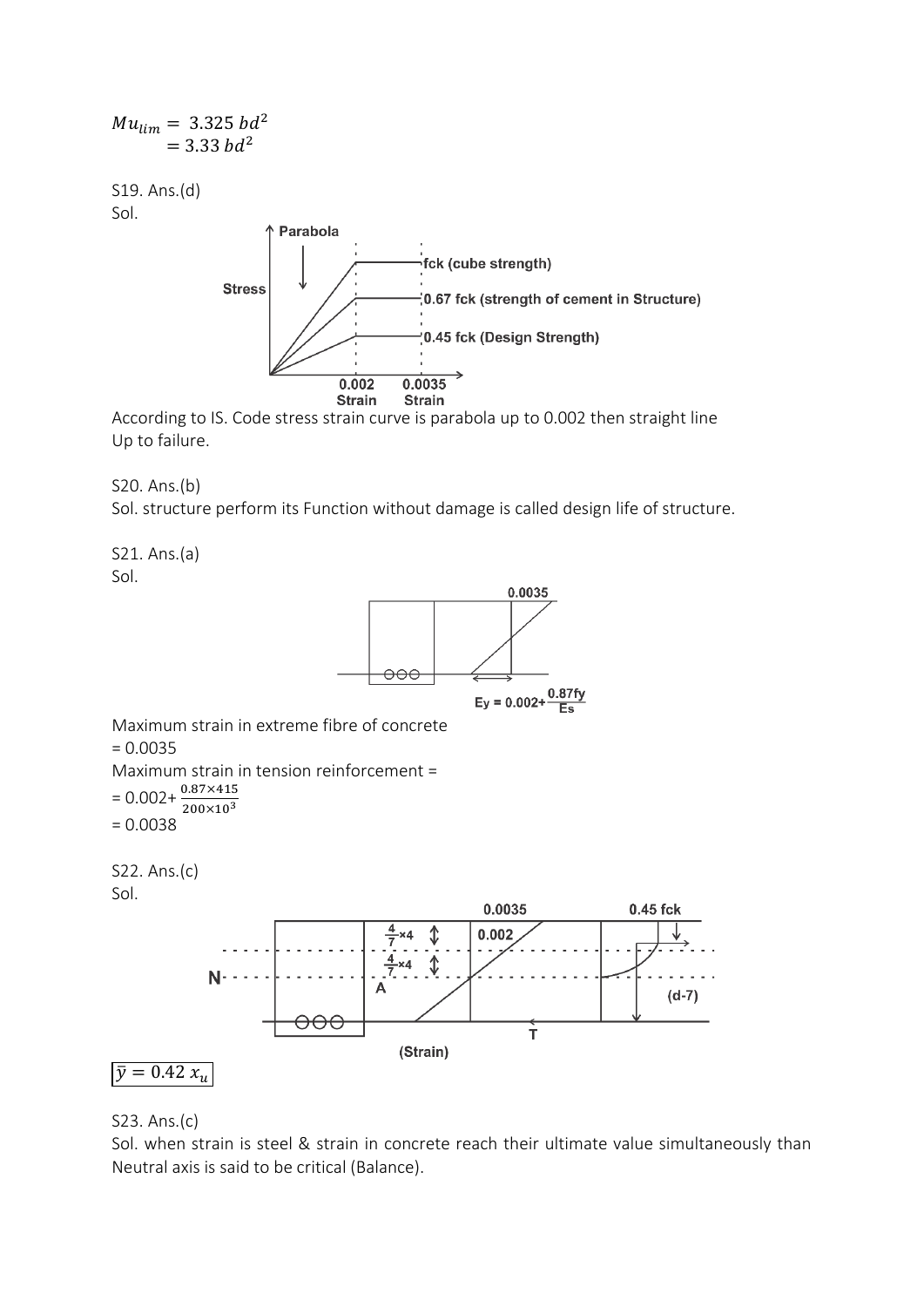S24. Ans.(b) Sol.

S25. Ans.(b)

Sol. in limit state of collapse for direct compression the maximum axial compression strain in concrete is 0.002.

S26. Ans.(d) S27. Ans.(c) Sol.  $\int$  100 mm 500 mm 300 mm c/c distance b/w beam = 3000 mm  $=$  300 +  $\frac{3000}{2}$  +  $\frac{3000}{2}$ 2  $b = 3300$  mm Effective width =  $\left(\frac{lo}{\epsilon}\right)$  $\frac{16}{6}$  + bw + 6df)  $3.6 \times 1000$ = (  $+300 + 6 \times 100$ 6  $= (600 + 300 + 600)$  $= 1500$  mm.

S28. Ans.(b) Sol. flange width for isolated T.beam [  $\iota$ lo  $\frac{16}{b}$  + 4  $+$  bw  $\vert$ For monolithic T-beam [ lo  $+ bw + 6df$ 

S29. Ans.(c)

6

Sol. T-beam behaves as a rectangular beam of width equal to flange if its neutral axis remains with in the flange.



S30. Ans.(b)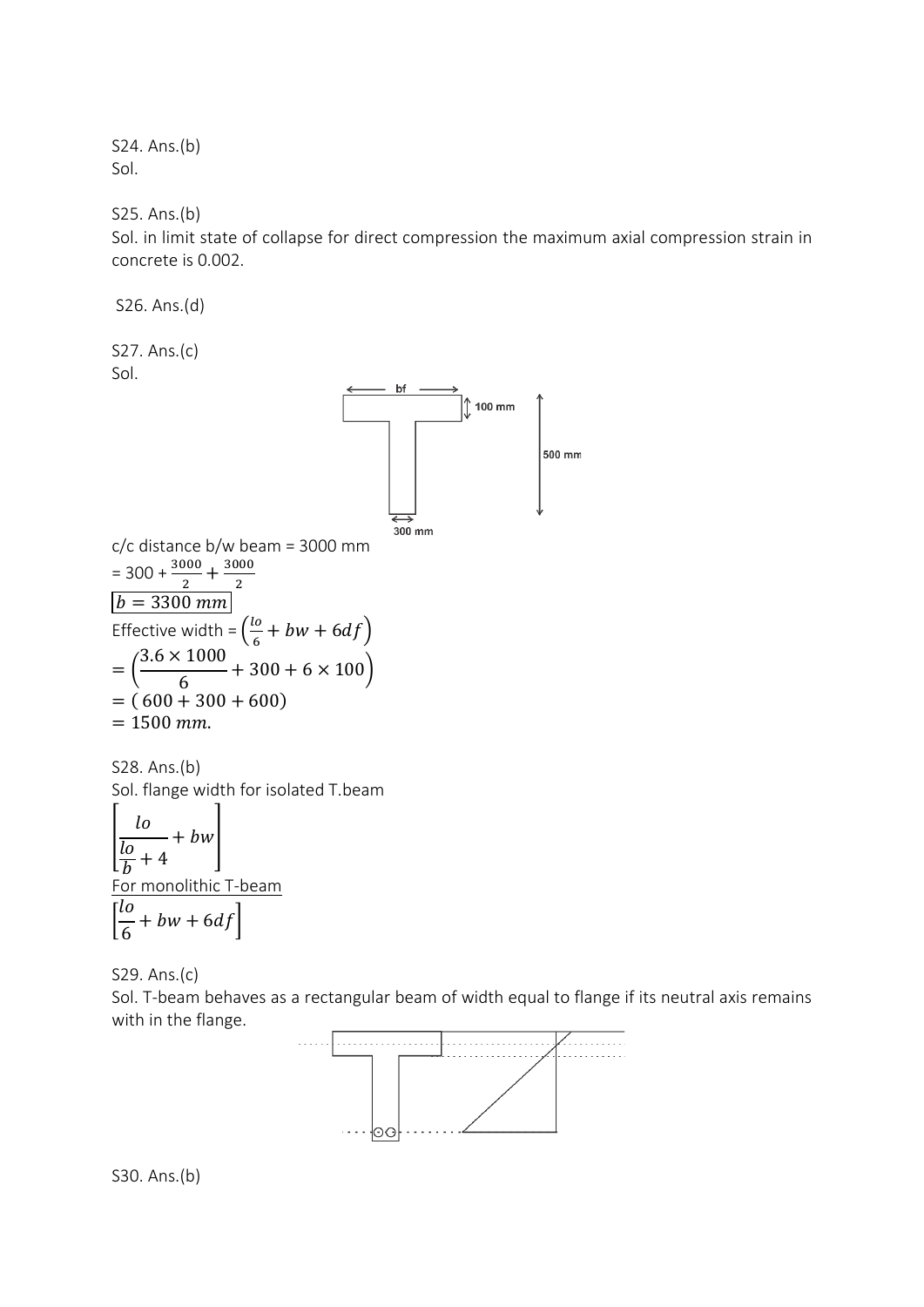S31. Ans.(b)

Sol. in column minimum diameter for longitudinal reinforcement is 12mm. for Transverse reinforcement minimum diameter is 6 mm.

S32. Ans.(c)

Sol. Spacing between lateral ties –

Maximum spacing should not be greater than.

- (i) 16×minimum diameter of bar
- (ii) Least lateral dimension
- (iii) 300 mm.

S33. Ans.(b)

Sol. minimum eccentricity of column= [

 $\begin{bmatrix} L & D \\ \frac{500}{30} & \frac{1}{20} \\ 20mm \end{bmatrix}$ <br>  $\begin{bmatrix} 20mm \\ maximum \end{bmatrix}$ 

S34. Ans.(b)

Sol. in axially loaded reinforced short column. The concrete inside the core is subjected to biaxial compression.

S35. Ans.(c) Sol. lateral ties in R.C.C. columns are provided to resist buckling of longitudinal bar's

S36. Ans.(c) Sol.

S37. Ans.(a) Sol. if span of bridge increases. Then its impact factor decreases.

S38. Ans.(b)

Sol. minimum number of longitudinal bars is 4 in rectangular column & 6 for circular column.

S39. Ans.(d) Sol.

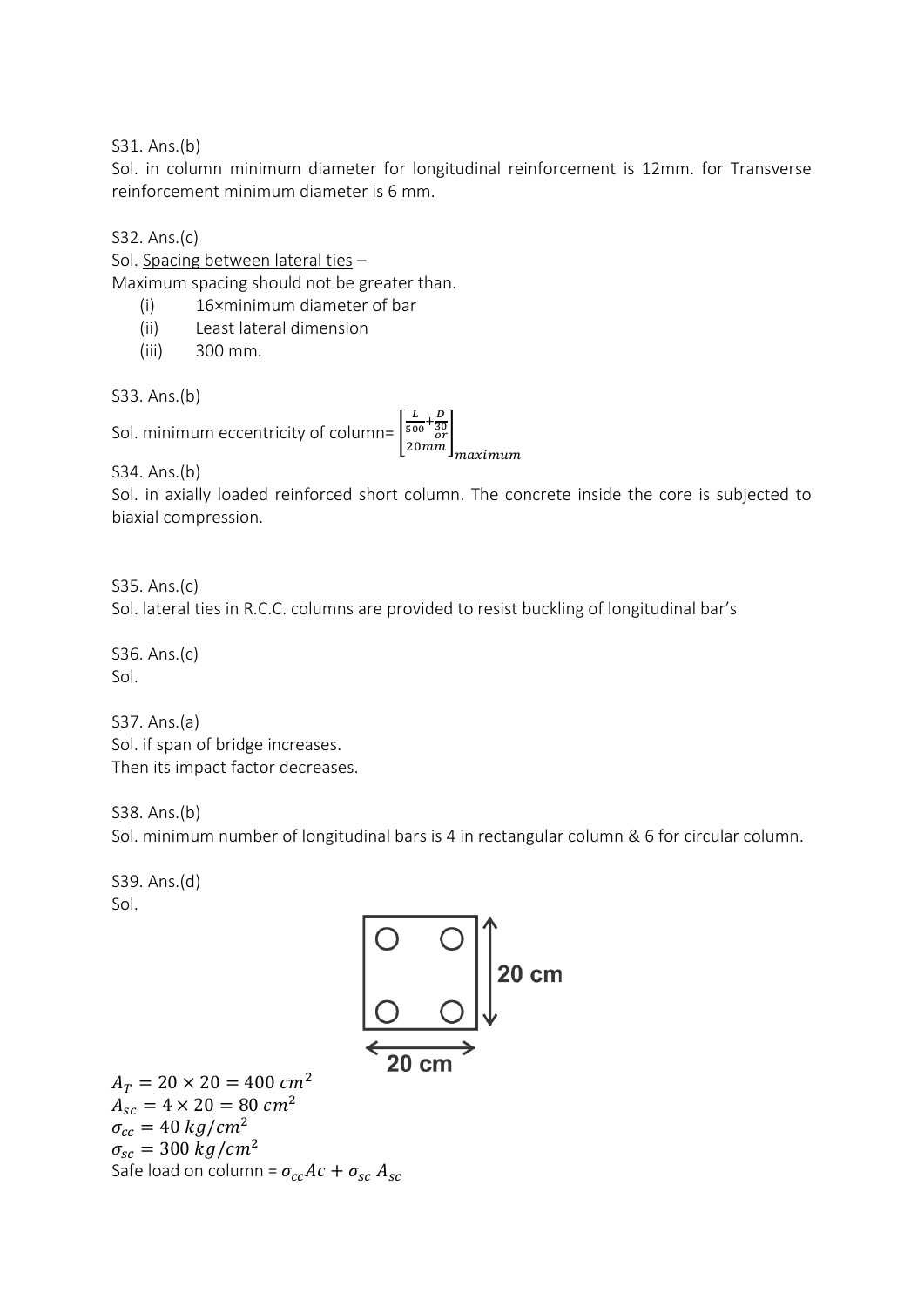$= 40 \times (400 - 80) + 300 \times 80$  $= 36800 kg$ S40. Ans.(c) Sol.  $A_T = 200 \times 200$  $= 40000$  mm<sup>2</sup>  $A_{sc} = 1200$   $mm^2$  $\sigma_{cc} = 5 N/mm^2$  $E_s = 15 E_c$ Modular Ratio (m) =  $\frac{E_s}{E_c}$  $m = 15$  $\sigma_{sc} = m \times \sigma_{cc}$  $= 15 \times 5$  $= 75 N/mm^2$ Safe load (p) =  $\sigma_{cc}$  Ac +  $\sigma_{sc}$  Asc  $= 5 \times (40,000 - 1200) + 75 \times 1200$  $= 284000 N$  $P = 284 KN$ 

S41. Ans.(c)

Sol. if soil below the foundation is weak & land is marshy than raft plus pile foundation is used.

#### S42. Ans.(a)

Sol. while calculating maximum bending moment for footing the critical section is face of the column.

S43. Ans.(a)

Sol. In R.C.C. footing pressure distribution is assumed to be linear.

S44. Ans.(c)

Sol. minimum depth of foundation is calculated by Rankine formula: -

| a El | $-sin\phi_1^2$               |
|------|------------------------------|
|      | $\left[1 + \sin \phi\right]$ |

S45. Ans.(b)

Sol. in reinforced concrete footing minimum thickness at the edge is 150 mm